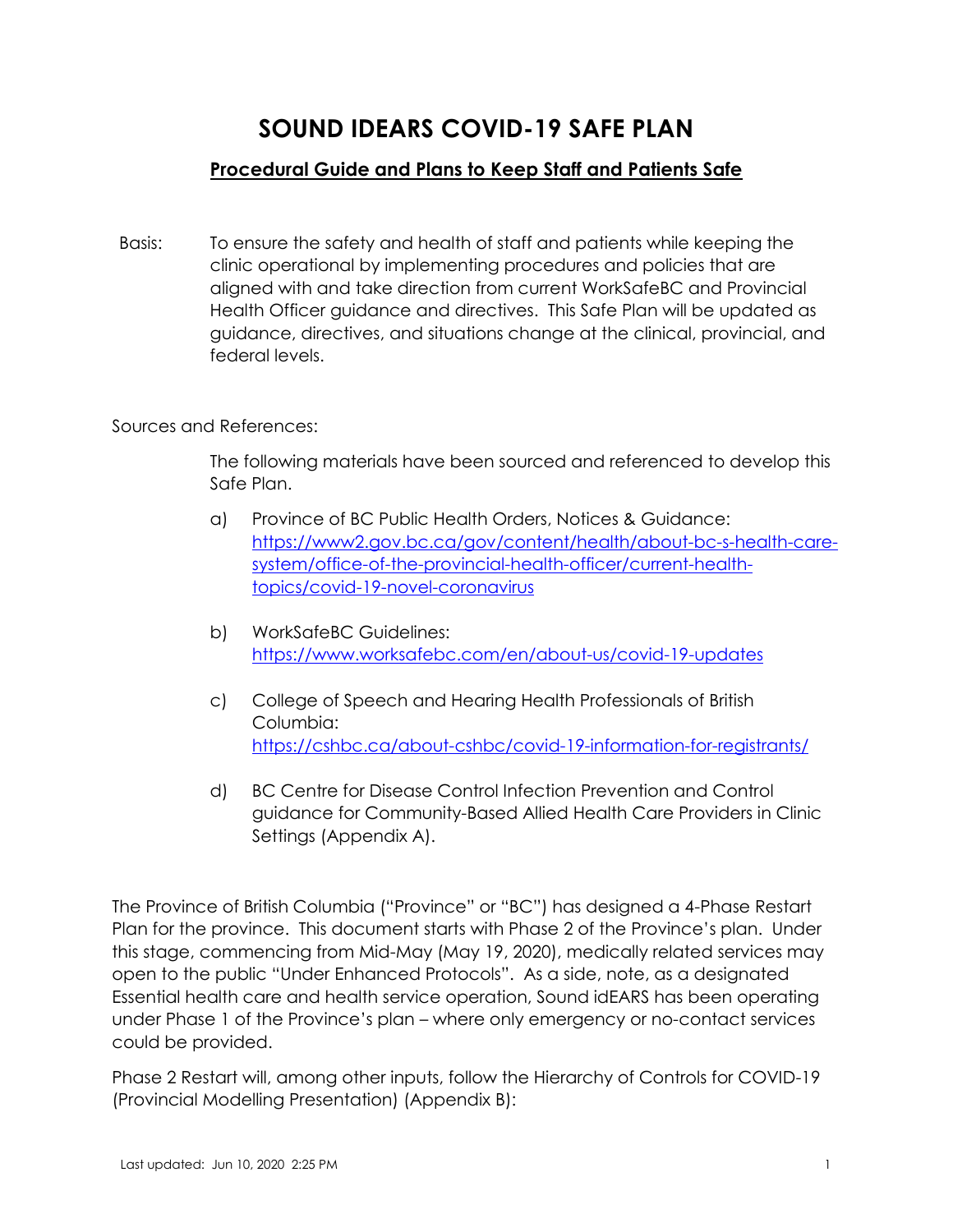The goal of the Hierarchy is to show the range from More Effective to Less Effective with the use of different controls – such as PPE, Administrative controls, Engineering controls, and Physical Distancing.

### **1. STAFF SAFETY**

- 1.1 Staff must stay at home if they develop COVID-19 symptoms such as a recent continuous cough or fever.
- 1.2 Staff must stay at home if they are aware or have been made aware that they have been exposed to or been in contact with anyone who has or may have been exposed to COVID-19 must self-isolate from the date of first know exposure for a period of 14-days or as directed by public health guides. Staff must be cleared to return to work prior to returning to work – either by a public health representative or by means of other public health guidelines.
- 1.3 All staff who travelled outside Canada in the last 14 days must stay home. Each day, upon entering the Sound idEARS offices, or upon returning to the offices through out the day, Staff must immediately wash their hands in the office sink or use hand sanitizer to establish a procedural barrier for the spread of the virus.
- 1.4 At the beginning of each workday, upon entering the Sound idEARS offices each Staff member, after washing or sanitizing their hands, must confirm that they are free of fever.
- 1.5 Throughout each day, staff must practice good hygiene, including:
	- Regular hand washing
	- Avoiding touching your face
	- Covering coughs and sneezes
	- Disinfecting frequently touched surfaces.
- 1.6 Keep physical distancing, as much as possible among office staff and patients, consider using a non-medical mask or face covering when this is not possible.
- 1.7 If you as a Staff member is aware of being at greater risk (over the age of 60 or with underlying medical conditions), be informed of your risk, think of your risk tolerance and take extra precautions. Inform Sound idEARS management to confidentially discuss our situation and the risk/exposure that you are facing.
- 1.8 If you as a Staff member do not feel safe or comfortable coming to work, please arrange to address your concerns with Sound idEARS management. Staff safety is a primary concern of Sound idEARS management not only for the health and safety of our immediate Staff, but also for that of the families of our Staff and the health and safety of our patients.

## **2. PATIENT SAFETY**

2.1 All patients entering the Sound idEARS offices must have an appointment. No drop-ins are permitted. Drop-in-appointments (i.e. logging a patient's appearance in our offices) is vital to support any anticipated contact-tracing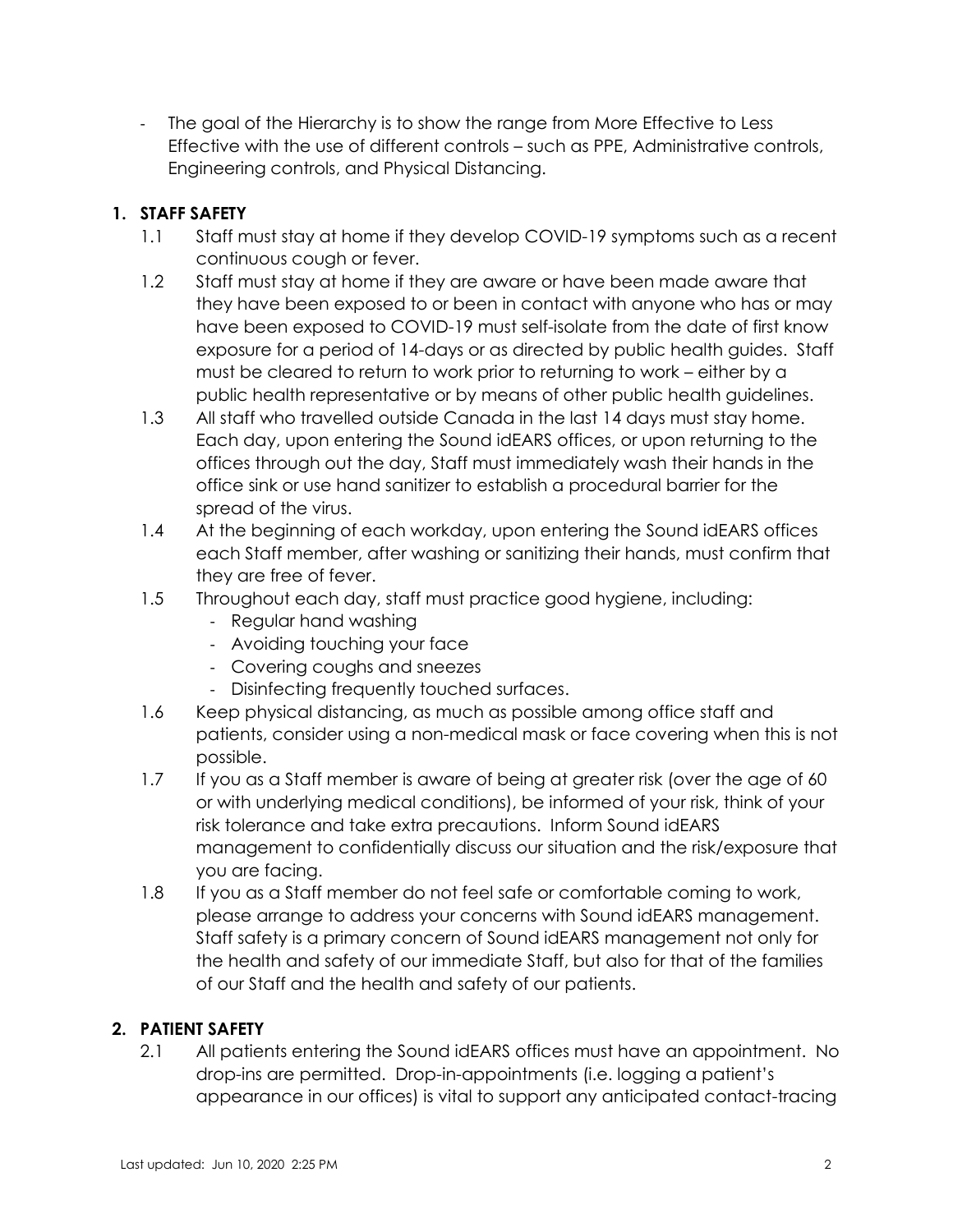in the event that a community outbreak is identified in the future. All patients, then, must be logged into the EarWorks system – even if they just 'drop-in'.

- 2.2 Prior to entering the Sound idEARS offices, all patients must be screened with a physical temperature check. Any patient with a temperature over 36.9oC must be shown the temperature reading and asked to contact the office once they have had an opportunity to seek or consider medical advice regarding their elevated temperature.
- 2.3 Prior to entering the Sound idEARS offices, all patients and their accompanying parties must be pre-screened by telephone or in the case of 'drop-in-appointments' for any of the following symptoms, conditions, or exposures:
	- 2.3.1 Recent continuous cough or fever;
	- 2.3.2 Is aware that they have been exposed to or been in contact with anyone who has or may have been exposed to COVID-19 over the last 14 days
	- 2.3.3 Acknowledges that as a condition of the provision of any in-clinic service(s), when the patient and/or their accompanying party attends the Sound idEARS offices, they will all be subjected to a temperature check, be required to use hand sanitizer (and/or bring their own hand sanitizer for use upon entry into the clinic), wear a face mask, and limit their accompanying party to one other member. Further, the patient should provide a cellphone number that can be called or a text message sent to in the event that their appointment is delayed and they are required to wait in their vehicle until called into the office.

IF ANY patient or their accompanying party responds that they have any of the symptoms, conditions, or exposures to the above items, and/or does not acknowledge compliance with the above condition for the provision of service(s), must be advised that they are to contact the office once they have had an opportunity to seek or consider medical advice regarding their symptoms, conditions, or exposures. Further, their existing appointment will be cancelled and the newest appointment that can be booked must be no less than 14 days hence. Patients should also be advised to call 811 or their family physician. Staff are to log the call into EW and the Sound idEARS COVID-19 DAILY ALERT LOG must be completed for Sound idEARS management.

2.4 As a condition of the provision of any in-clinic service(s) ALL patients and/or any accompanying party entering the Sound idEARS offices must subject to a temperature check, must use hand sanitizer, and must wear a face mask. Failure to comply will result in the cancellation of the current appointment and any future appointments until the patient and/or any accompanying party consents to such condition of the provision of any service(s).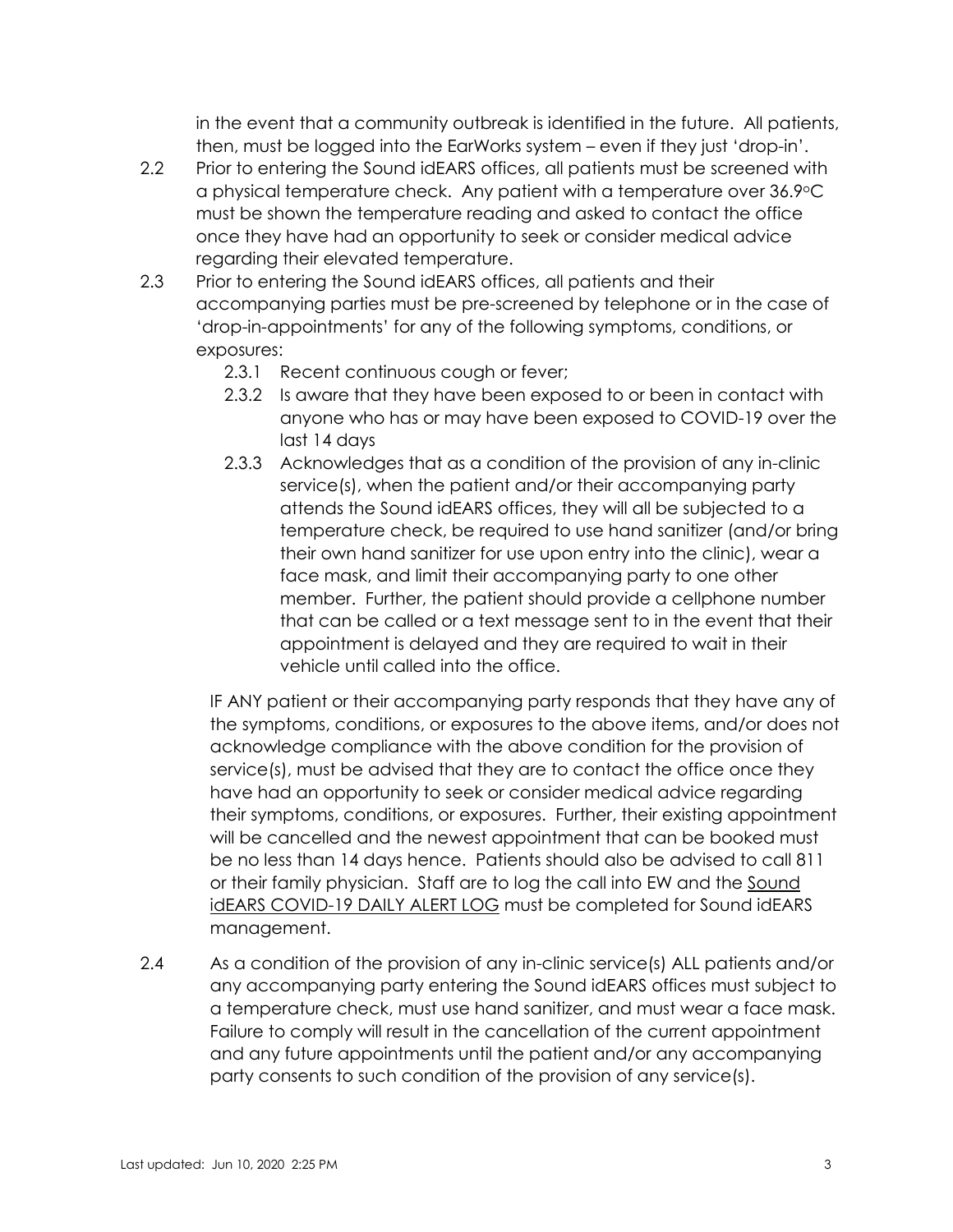#### **3. ADMINISTRATIVE, ENGINEERING, AND PHYSICAL CONTROLS**:

- 3.1 In addition to the Staff and Patient appointment and workday safeguards, above, Sound idEARS will operate on a schedule that reflects the current phased opening position as specified by the Chief Provincial Health Officer. The current Phase 2 specifications will result in the following controls:
	- Staggered work days for Staff to reduce the number of concurrent inoffice personnel;
	- Staggered work hours for staff to reduce the number of concurrent inofficer personnel;
	- All appointments that can be done by telephone and/or by telecare shall be scheduled as such to reduce the number of in-office appointments as much as possible;
	- Services contacted by patients must be cleaned regularly throughout the work day;
	- All in-bound hearing devices from any patient must be sanitized at the sanitizing station prior to being serviced. Hearing device sanitizing requires a disinfecting wipe of the device followed by a 40-minute (20 x 20) ultraviolet disinfecting box exposure;
	- Limit the number of patients that are permitted to wait in the waiting room;
	- Fewer patients per day will be booked-in to attend in-office appointments to allow for more physical distancing, fewer patients occupying the waiting room; allow for surface cleaning between patients; allow for equipment to be sanitized between patient appointments.

#### **4. EXPOSURE ALERTS AND MITIGATION**

- 4.1 Where a patient (or patient accompanying party) or a Staff member is exposed to an active or presumed-active case of COVID-19, the relevant Provincial authorities must be alerted immediately. Call 811 while immediately physically isolating the patient, accompanying party, or Staff member. Sanitize each individual Staff member, then don masks, gloves, and face shields.
- 4.2 Arrange for the safe transport/removal of the exposed or presumed-activecase exposed person (collectively the "Exposed Person") from the Sound idEARS offices.
- 4.3 Sanitize all surfaces and Exposed Person contact points. Bag and seal all cleaning materials. Place all bagged and sealed cleaning materials and all PPE into an additional bag, seal, immediately apply hand sanitizer.
- 4.4 Vacate the premises and alert Sound idEARS management if that has not already been done. Follow the direction of the 811 Incident Team.
- 4.5 Text an update of all relevant information to Sound idEARS management if management is not on-site.
- 4.6 Self-isolate for 14 days or as directed by the Public Health authorities.